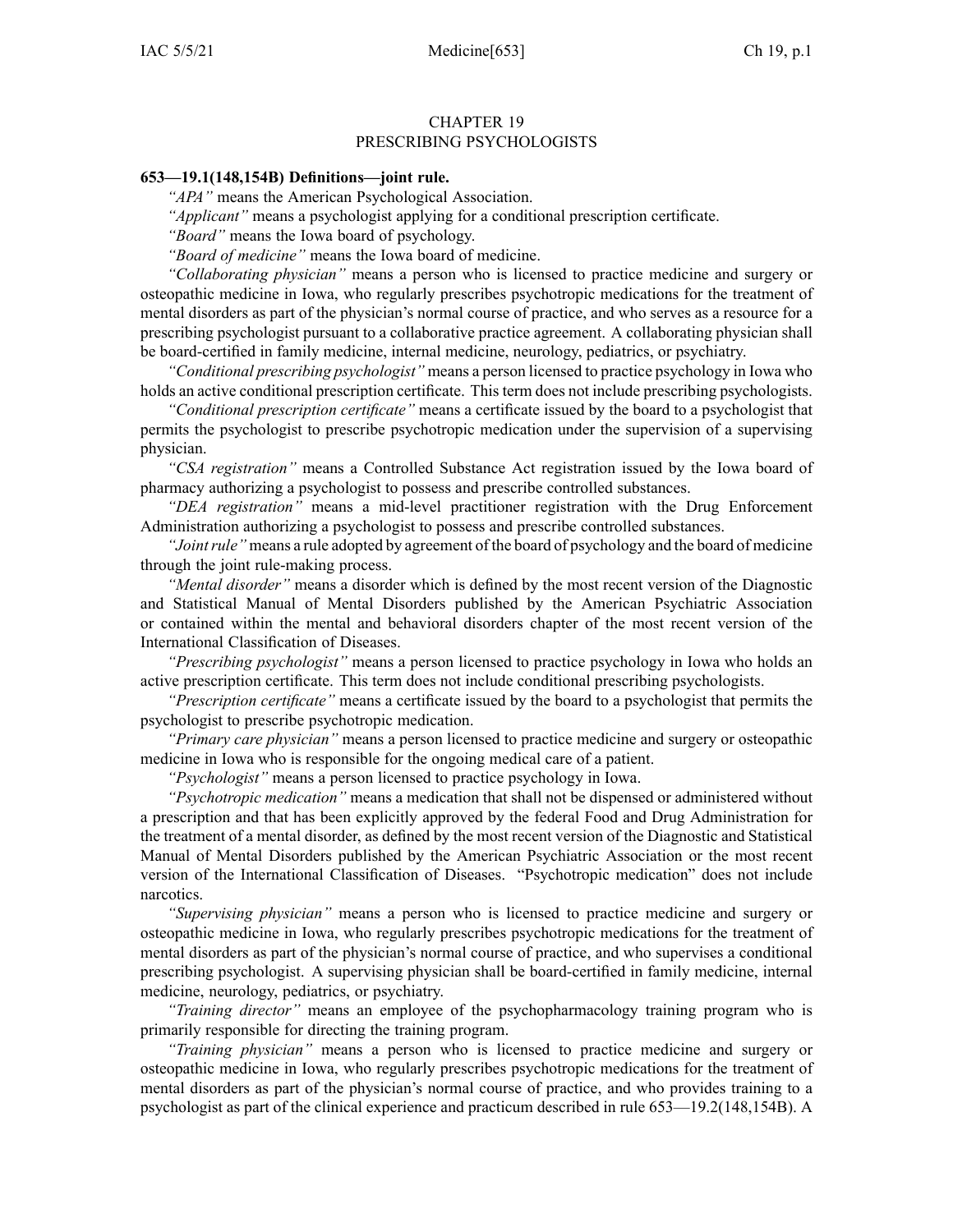training physician shall be board-certified in family medicine, internal medicine, neurology, pediatrics, or psychiatry. A training physician shall be approved by the psychopharmacology training program. [**ARC [4249C](https://www.legis.iowa.gov/docs/aco/arc/4249C.pdf)**, IAB 1/16/19, effective 2/20/19]

**653—19.2(148,154B) Educational requirements for conditional prescription certificate—joint rule.** An applicant for <sup>a</sup> conditional prescription certificate shall have completed <sup>a</sup> program of study designated by the APA as <sup>a</sup> program for the psychopharmacology training of postdoctoral psychologists. The program must have included didactic instruction, <sup>a</sup> clinical experience, and <sup>a</sup> practicum satisfying the requirements of this rule. A minimum of 40 hours of basic training on clinical assessment skills shall be included as par<sup>t</sup> of the program's didactic instruction.

**19.2(1)** *Degree.* An applicant shall possess <sup>a</sup> postdoctoral master of science degree in clinical psychopharmacology from <sup>a</sup> program designated by the APA as <sup>a</sup> program for the psychopharmacology training of postdoctoral psychologists. The degree program must be <sup>a</sup> minimum of 30 credit hours not including the practicum and shall include coursework in basic science, neuroscience, clinical medicine, pathological basis of disease, clinical pharmacology, psychopharmacology, and professional, ethical and legal issues. A minimum of one-third of the coursework must be completed in <sup>a</sup> live interactive format. The date the degree is conferred must be within the five-year period immediately preceding the application for <sup>a</sup> conditional prescription certificate. A program must be designated by the APA at the time the degree is conferred.

**19.2(2)** *Clinical experience.* An applicant shall have completed <sup>a</sup> clinical experience in accordance with the requirements of this subrule. During the clinical experience, a psychologist shall learn clinical assessment techniques and pathophysiology through direct observation and hands-on training with <sup>a</sup> training physician. During the clinical experience, <sup>a</sup> psychologist shall become competent in health history interviews, physical examinations, and neurological examinations with <sup>a</sup> medically diverse patient population. The clinical experience must be associated with the psychopharmacology training program from which the psychologist obtained the postdoctoral master of science degree in clinical psychopharmacology.

*a. Scope.* At the beginning of the clinical experience, the psychologist shall directly observe the training physician performing clinical assessments of patients. After the training physician determines the psychologist has gained sufficient knowledge, the clinical experience shall transition to the psychologist's performance of clinical assessments of patients under the direct observation of the training physician. After the training physician determines the psychologist has gained sufficient knowledge and experience, the psychologist may perform clinical assessments of patients without being directly observed by the training physician, provided that the training physician is on site at all times when the psychologist is with patients and is reviewing all medical records. A psychologist and <sup>a</sup> training physician shall have ongoing discussions regarding the psychologist's clinical assessment skills and progress in the clinical experience.

*b. Minimum experience.* The clinical experience shall consist of <sup>a</sup> minimum of 600 patient encounters that shall be completed by the end of the practicum.

*Conflict of interest.* A training physician shall not be an employee of the psychologist or otherwise have <sup>a</sup> conflict of interest that could affect the training physician's ability to impartially evaluate the psychologist's performance. A psychologist may utilize more than one training physician.

*d. Milestones.* To satisfactorily complete the clinical experience, <sup>a</sup> psychologist shall demonstrate competency in each of the following:

(1) Perform <sup>a</sup> health history interview to obtain pertinent information regarding <sup>a</sup> patient's chief complaint, history of the presen<sup>t</sup> illness, pas<sup>t</sup> medical and surgical history, family history, allergies, medications, and psychosocial history. The psychologist shall perform <sup>a</sup> review of systems to elicit <sup>a</sup> health history and shall appropriately document the health history.

(2) Perform <sup>a</sup> physical examination in <sup>a</sup> logical sequence, ensuring appropriate positioning of the patient, proper patient draping, and proper application of the principles of asepsis throughout the examination. The psychologist shall verbalize and assess the components of <sup>a</sup> general survey and be able to accurately assess all of the following: vital signs, including pulse, respiration, and blood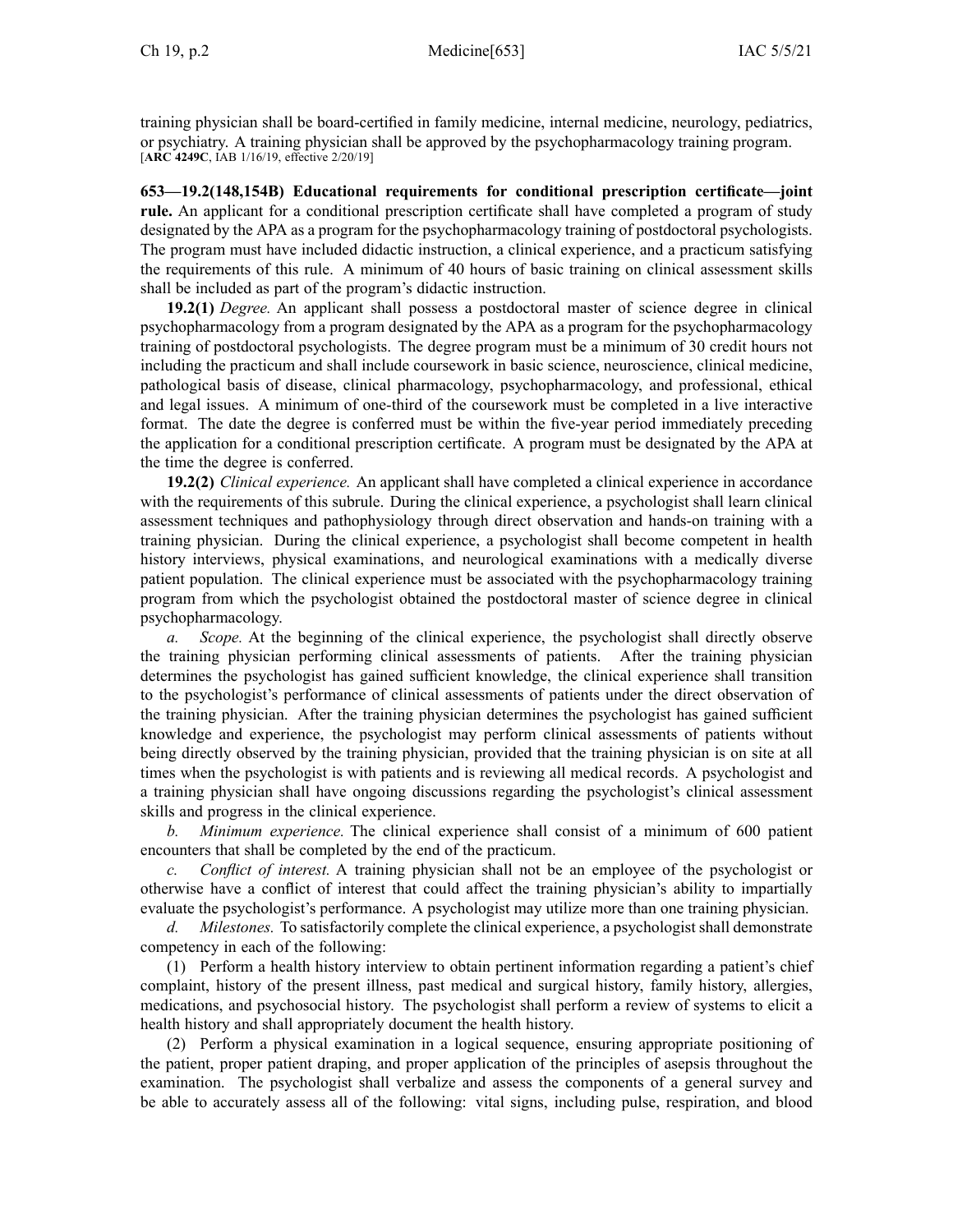pressure; skin, hair and nails; head, face and neck; eyes; ears, nose, mouth and throat; thorax, lungs and axillae; heart; peripheral vascular system; abdomen; and musculoskeletal system. The psychologist shall be proficient in utilizing any equipment needed to conduct <sup>a</sup> physical examination.

(3) Complete <sup>a</sup> neurological examination demonstrating knowledge of the history related to the neurological system and the ability to assess the following: mental status, cranial nerves, motor system, sensory system, and reflexes. The psychologist shall differentiate normal laboratory values from abnormal laboratory values and correlate abnormal laboratory values with impaired physiological systems. The psychologist shall identify adverse drug reactions and identify laboratory data and physical signs indicating an adverse drug reaction.

*e. Informed consent.* At the initial contact, the psychologist shall inform the patient, or the patient's legal guardian when appropriate, of the psychologist's training role in the clinical experience. The psychologist shall provide sufficient information regarding the expectations and requirements of the clinical experience to obtain informed consent and appropriate releases. Upon request, the psychologist shall provide additional information regarding the psychologist's education, training, or experience.

*f. Training documentation.* The psychologist and the training director shall maintain documentation accounting for all clinical experience patient encounters, including the dates, times, and locations of all clinical experience patient encounters, and documentation of completion of the milestones defined in these rules. The applicant shall provide additional documentation to the board upon request.

*g. Certification.* The training physician(s) and the training director shall certify on forms provided by the board that the applicant has successfully completed the minimum number of clinical experience patient encounters required and demonstrated competence in clinical assessment techniques and pathophysiology through completion of the milestones defined in these rules.

**19.2(3)** *Practicum.* An applicant shall have completed <sup>a</sup> practicum in accordance with the requirements of this subrule. During the practicum, <sup>a</sup> psychologist shall develop competencies in evaluating and treating patients with mental disorders through pharmacological intervention via observation and active participation. The practicum must be associated with the psychopharmacology training program from which the applicant obtained the postdoctoral master of science degree in clinical psychopharmacology and must be completed in <sup>a</sup> period of time not less than six months and not more than three years.

*a. Scope.* At the beginning of the practicum, the psychologist shall directly observe the training physician evaluating and treating patients with mental disorders. After the training physician determines the psychologist has gained sufficient knowledge, the practicum shall transition to the psychologist's evaluation and treatment of patients under the direct observation of the training physician. After the training physician determines the psychologist has gained sufficient knowledge and experience, the psychologist may evaluate and treat patients without being directly observed by the training physician, provided that the training physician is on site at all times when the psychologist is with patients, has personal contact with the patient at each visit, and is reviewing all pertinent medical records. During the practicum, the training physician shall make all final treatment decisions, with consultation from the psychologist prior to making <sup>a</sup> final determination regarding the psychopharmacological treatment of <sup>a</sup> patient.

*b. Minimum number of hours.* A practicum shall consist of <sup>a</sup> minimum of 400 hours. Only hours spent face to face evaluating and treating patients with mental disorders and hours spent discussing treatment plans with <sup>a</sup> training physician may count as practicum hours. Time spen<sup>t</sup> by the psychologist providing services that are within the scope of practice of <sup>a</sup> licensed psychologist, such as psychological examinations and psychotherapy, shall not be counted as practicum hours.

*c. Minimum number of patients.* A psychologist shall see <sup>a</sup> minimum of 100 individual patients throughout the practicum. A patient can be counted toward thisrequirement if the patient has <sup>a</sup> diagnosed mental disorder and pharmacological intervention is considered as <sup>a</sup> treatment option, even if <sup>a</sup> decision is made not to prescribe <sup>a</sup> psychotropic medication to the patient. Over the course of the practicum, the psychologist shall observe, evaluate, and treat patients encompassing <sup>a</sup> range of ages and <sup>a</sup> variety of psychiatric diagnoses.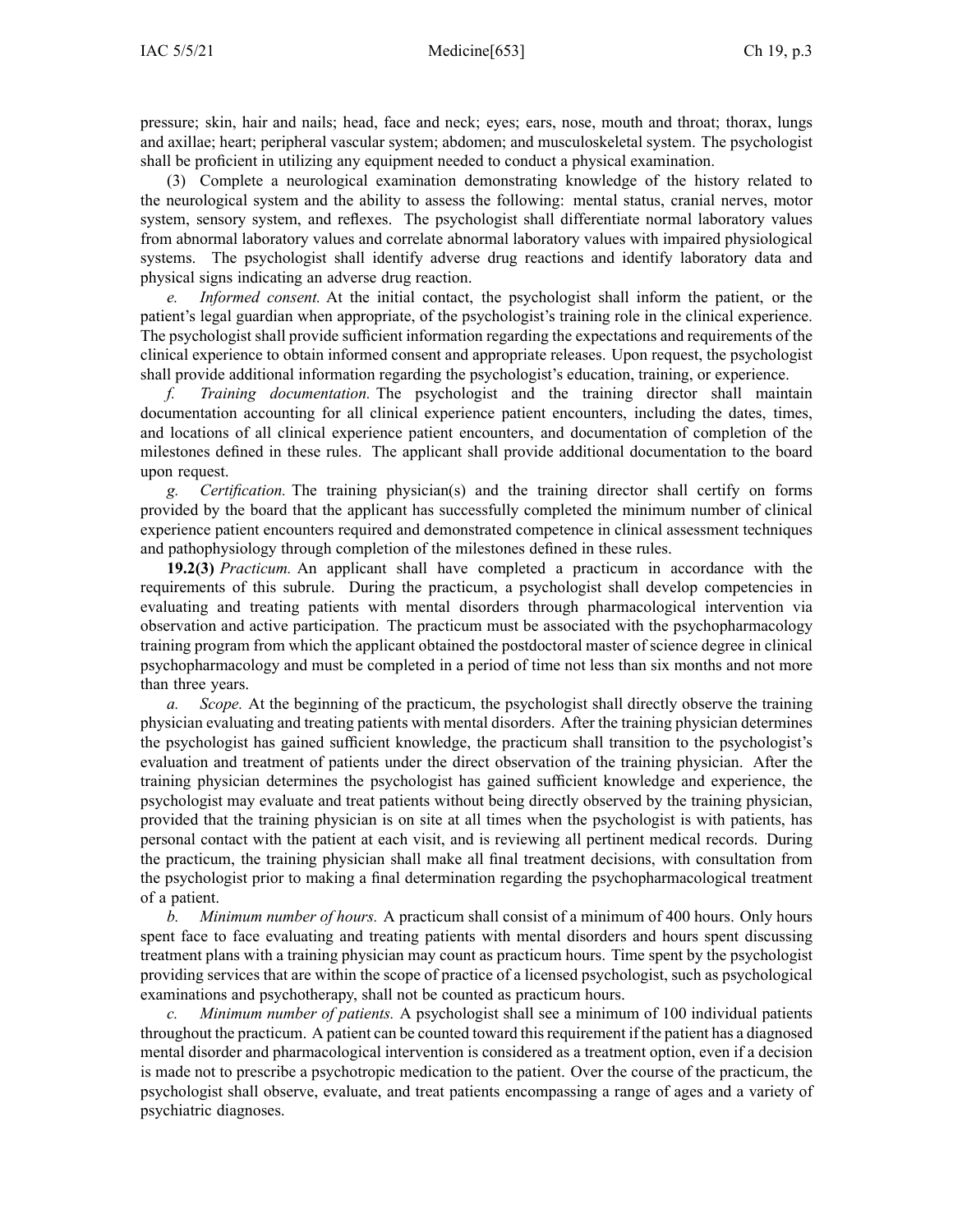*d. Settings.* At least 100 hours of the 400 hours must be completed in <sup>a</sup> psychiatric setting. At least 100 hours of the 400 hours must be completed in <sup>a</sup> primary care or community mental health setting.

*Conflict of interest.* A training physician shall not be an employee of the psychologist or otherwise have <sup>a</sup> conflict of interest that could affect the training physician's ability to impartially evaluate the psychologist's performance. A psychologist may utilize more than one training physician.

*f. Milestones.* To successfully complete the practicum, <sup>a</sup> psychologist shall demonstrate competency in each of the following:

(1) Physical examination and mental status examination. The psychologist shall perform comprehensive and focused physical examinations and mental status evaluations, demonstrate proper use of instruments, and recognize variation associated with developmental stages and diversity.

(2) Review of systems. The psychologist shall integrate information learned from patient reports, signs,symptoms, and <sup>a</sup> review of each major body system, recognizing normal developmental variations.

(3) Medical history interview. The psychologist shall systematically conduct <sup>a</sup> patient clinical interview, producing <sup>a</sup> patient's medical, surgical, psychiatric, and medication history, as well as <sup>a</sup> family medical and psychiatric history, and be able to communicate the findings in written and verbal form.

(4) Assessment indications and interpretation. The psychologist shall order and interpret appropriate tests (e.g., psychometric, laboratory, and radiological) for the purpose of making <sup>a</sup> differential diagnosis and monitoring therapeutic and adverse effects of treatment.

(5) Differential diagnosis. The psychologist shall determine primary and alternate diagnoses using established diagnostic criteria.

(6) Integrated treatment planning. The psychologist shall identify and select, using all available data, the most appropriate treatment alternatives, including medication, psychosocial, and combined treatments, and sequence treatment within the larger biopsychosocial context.

(7) Consultation and collaboration. The psychologist shall understand the parameters of the role of <sup>a</sup> prescribing psychologist and work with other professionals, including <sup>a</sup> patient's primary care physician, in an advisory or collaborative manner to effectively treat <sup>a</sup> patient.

(8) Treatment management. The psychologist shall apply, monitor, and modify as needed the treatment of <sup>a</sup> patient and learn to write valid and complete prescriptions.

(9) Medical documentation. The psychologist shall demonstrate appropriate medical documentation for the patient-psychologist interaction to include subjective and objective assessment; mental status, physical examination findings, or both; formulation; diagnostic impression; and comprehensive treatment plan.

*g. Informed consent.* At the initial contact, the psychologist shall inform the patient, or the patient's legal guardian when appropriate, of the psychologist's training role in the practicum. The psychologist shall provide sufficient information regarding the expectations and requirements of the practicum to obtain informed consent and appropriate releases. Upon request, the psychologist shall provide additional information regarding the psychologist's education, training, or experience.

*h. Training documentation.* The psychologist and the training director shall maintain documentation regarding all patients observed, evaluated, and treated by the psychologist as par<sup>t</sup> of the practicum. The documentation shall clearly identify the training physician for each patient. The psychologist and the training director shall maintain documentation of all practicum hours, including the dates, times, and locations of all practicum hours, and documentation of completion of the milestones defined in these rules. The applicant shall provide additional documentation to the board upon request.

*i. Certification.* The training physician(s) and the training director shall certify on forms provided by the board that the psychologist has successfully completed the minimum number of practicum hours, treated the minimum number of patients, and demonstrated competence in the evaluation and treatment of patients with mental disorders through pharmacological intervention through completion of the milestones defined in these rules.

**19.2(4)** *Examination.* A psychologist shall pass the Psychopharmacology Examination for Psychologists (PEP) administered by the APA Practice Organization's College of Professional Psychology or by the Association of State and Provincial Psychology Boards. The passing score utilized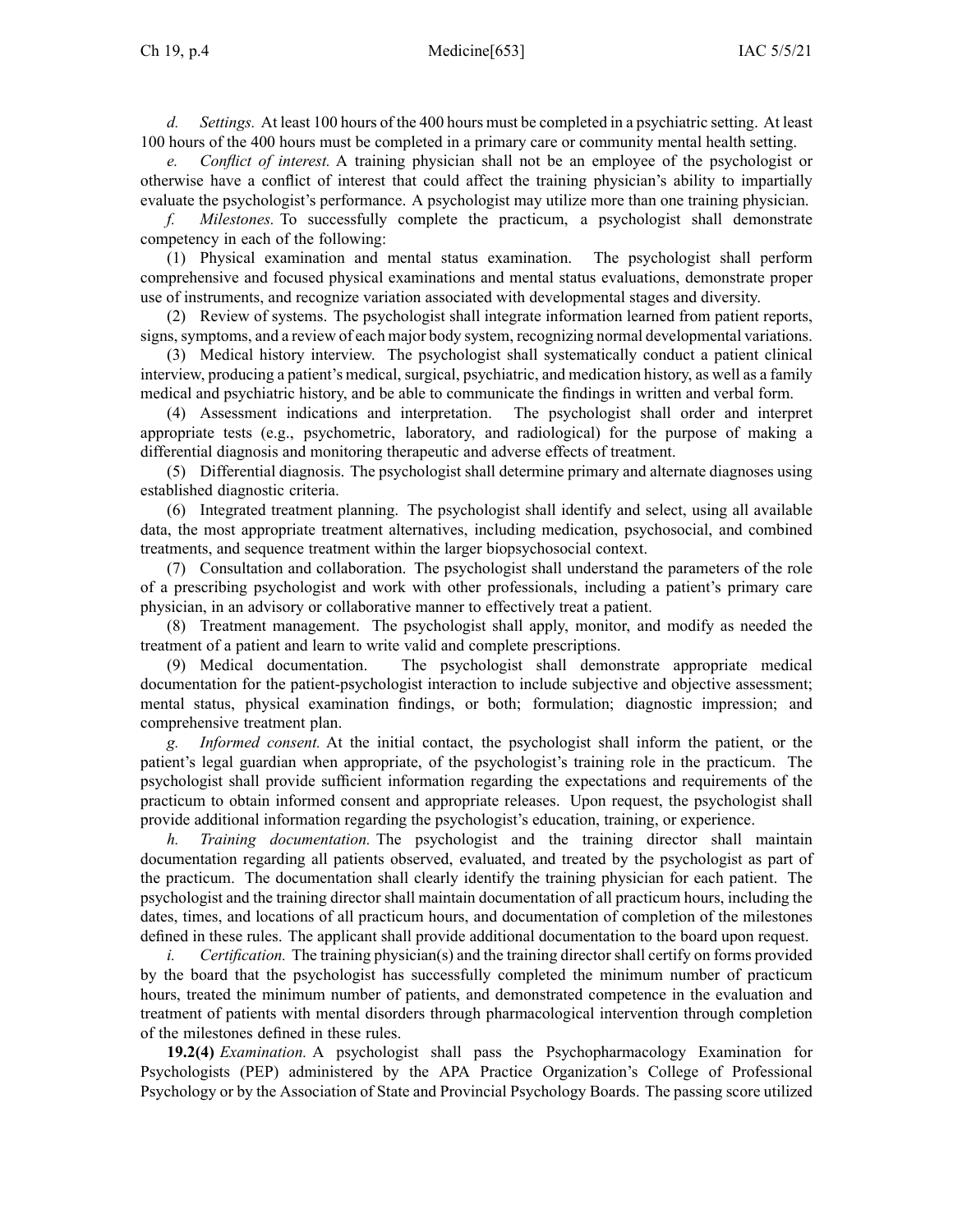by the board shall be the passing score recommended by the test administrator. The examination score shall be sent directly from the testing service to the board. [**ARC [4249C](https://www.legis.iowa.gov/docs/aco/arc/4249C.pdf)**, IAB 1/16/19, effective 2/20/19]

**653—19.3(148,154B) Supervised practice as <sup>a</sup> conditional prescribing psychologist—joint rule.** A conditional prescribing psychologist shall complete <sup>a</sup> minimum of two years of supervised practice in prescribing psychotropic medications to patients with mental disorders in accordance with this rule to be eligible to apply for <sup>a</sup> prescription certificate.

**19.3(1)** *Supervision plan.* Prior to issuing <sup>a</sup> conditional prescription certificate, the board shall review and approve the proposed supervision plan.

*a.* The proposed supervision plan must include the following:

(1) Conditional prescribing psychologist information. The plan must include the name, license number, address, telephone number, and email address of the supervisee.

(2) Supervising physician information. The plan must include the name, license number, date of licensure, area of specialization, address, telephone number, and email address of each supervising physician.

(3) Primary supervising physician. The plan must include <sup>a</sup> designation of the primary supervising physician.

(4) Period of supervision. The plan must include the beginning date of the supervision plan and estimated date of completion.

(5) Locations and settings. The plan must include <sup>a</sup> description of the locations and settings where and with whom supervision will occur.

(6) Scope of practice. The plan must include <sup>a</sup> description of the scope of practice of the conditional prescribing psychologist, including any limitations on the types of psychotropic medications that may be prescribed and the patient populations to which <sup>a</sup> prescription may be issued and including the expectations and responsibilities of the supervising physician.

(7) Release of information. The plan must include <sup>a</sup> provision requiring the conditional prescribing psychologist to obtain <sup>a</sup> release of information from all patients who are considered for psychopharmacological intervention, authorizing the conditional prescribing psychologist to share the patient's health information with the supervising physician.

(8) Consultation between the conditional prescribing psychologist and the supervising physician. The plan must include <sup>a</sup> provision requiring that the conditional prescribing psychologist consult with the supervising physician on <sup>a</sup> regular basis regarding <sup>a</sup> patient's psychotropic treatment plan and any potential complications. A conditional prescribing psychologist shall not prescribe <sup>a</sup> new psychotropic medication, discontinue <sup>a</sup> psychotropic medication, or change the dosage of <sup>a</sup> psychotropic medication if the supervising physician objects on the basis of <sup>a</sup> contraindication.

(9) Consultation between the supervising physician and the primary care physician. The plan must include <sup>a</sup> provision requiring that the supervising physician consult with the patient's primary care physician on <sup>a</sup> regular basis regarding the patient's psychotropic treatment plan and any potential complications.

(10) Termination of the supervision plan. The plan must include <sup>a</sup> description of how the supervision plan may be terminated and the process for notifying affected patients.

(11) Signatures. The plan must include signatures of the psychologist and allsupervising physicians.

*b.* A conditional prescribing psychologist shall inform the board of any amendments to the conditional prescribing psychologist's supervision plan, including the addition of any supervising physicians, within 30 days of the change. Amendments to <sup>a</sup> supervision plan are subject to board approval.

*c.* The board shall transmit all approved supervision plans and approved amendments to the board of medicine.

**19.3(2)** *Responsibilities of <sup>a</sup> supervising physician.* A supervising physician shall provide supervision in accordance with rules established by the board of medicine.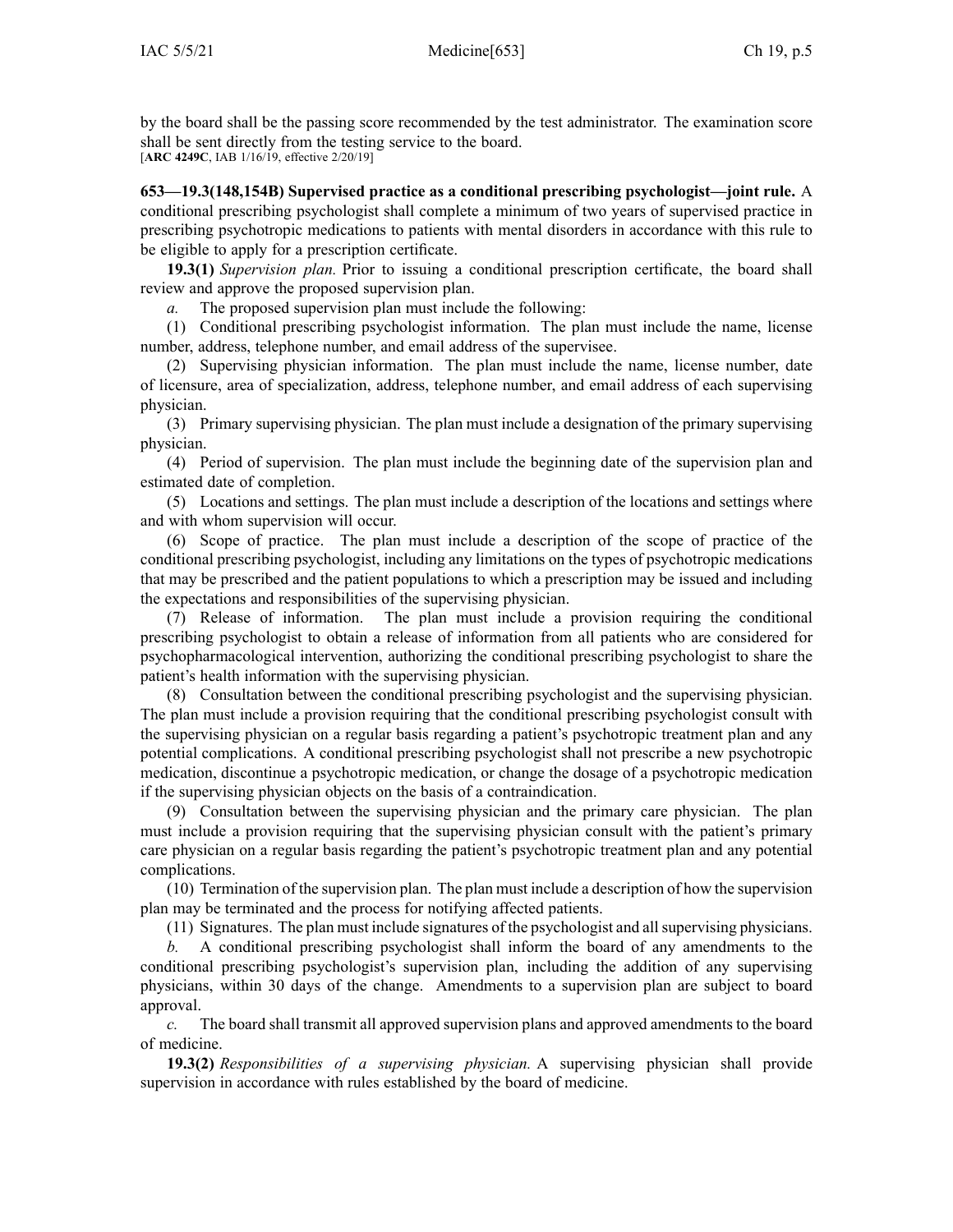**19.3(3)** *Responsibilities of <sup>a</sup> conditional prescribing psychologist.* At the initial contact, <sup>a</sup> conditional prescribing psychologist shall inform <sup>a</sup> patient, or <sup>a</sup> patient's legal guardian when appropriate, that the conditional prescribing psychologist is practicing under the supervision of <sup>a</sup> physician for purposes of prescribing psychotropic medication and shall provide the name of the supervising physician. A conditional prescribing psychologist shall provide sufficient information regarding the supervision requirements to obtain informed consent and appropriate releases. Upon request, <sup>a</sup> conditional prescribing psychologist shall provide additional information regarding the conditional prescribing psychologist's education, training, or experience with respec<sup>t</sup> to prescribing psychotropic medications.

**19.3(4)** *Specialization.* A conditional prescribing psychologist shall complete the following training during the supervised practice period to be eligible to prescribe psychotropic medications to the respective population as <sup>a</sup> prescribing psychologist:

*a. Children.* To prescribe to patients who are less than 17 years of age, <sup>a</sup> conditional prescribing psychologist shall complete at least one year of the required two years of supervised practice in either:

(1) A pediatric practice,

(2) A child and adolescent practice, or

(3) A general practice provided the conditional prescribing psychologist treats <sup>a</sup> minimum of 50 patients who are less than 17 years of age.

*b. Elderly patients.* To prescribe to patients who are over 65 years of age, <sup>a</sup> conditional prescribing psychologist shall complete at least one year of the required two years of supervised practice in either:

(1) A geriatric practice, or

(2) A general practice with patients across the lifespan including patients who are over 65 years of age.

*c. Serious medical conditions.* To prescribe to patients with serious medical conditions including but not limited to heart disease, cancer, stroke, seizures, or comorbid psychological conditions, or patients with developmental disabilities and intellectual disabilities, <sup>a</sup> conditional prescribing psychologist shall complete at least one year prescribing psychotropic medications to patients with serious medical conditions.

**19.3(5)** *Completion of supervised practice.* A conditional prescribing psychologist shall see <sup>a</sup> minimum of 300 patients over <sup>a</sup> minimum of two years to complete the supervised practice period, provided each of the 300 patients has <sup>a</sup> diagnosed mental disorder and pharmacological intervention is considered as <sup>a</sup> treatment option, even if <sup>a</sup> decision is made not to prescribe <sup>a</sup> psychotropic medication to the patient. A conditional prescribing psychologist shall treat <sup>a</sup> minimum of 100 patients with psychotropic medication throughout the supervised practice period.

*a.* At the conclusion of the supervised practice period, <sup>a</sup> primary supervising physician shall certify the following:

(1) Supervision was provided in accordance with rules established by the board of medicine.

(2) A conditional prescribing psychologist has successfully completed two years of supervised practice, considered at least 300 patients for psychopharmacological intervention, and treated at least 100 patients with psychotropic medications.

(3) A conditional prescribing psychologist intending to specialize in the psychological care of children or elderly persons, or persons with serious medical conditions, has completed the requirements of subrule 19.3(4).

(4) A conditional prescribing psychologist has successfully completed the supervised practice period and demonstrated competence in psychopharmacology by demonstrating competency in the milestones listed in paragraph 19.2(3)*"f"* sufficient to obtain <sup>a</sup> prescription certificate.

*b.* If <sup>a</sup> conditional prescribing psychologist is unable to successfully complete the supervised practice period prior to the expiration of the conditional prescription certificate, the conditional prescribing psychologist may reques<sup>t</sup> an extension of the conditional prescription certificate provided that the conditional prescribing psychologist can demonstrate that the conditional prescribing psychologist is likely to successfully complete the supervised practice within the extended time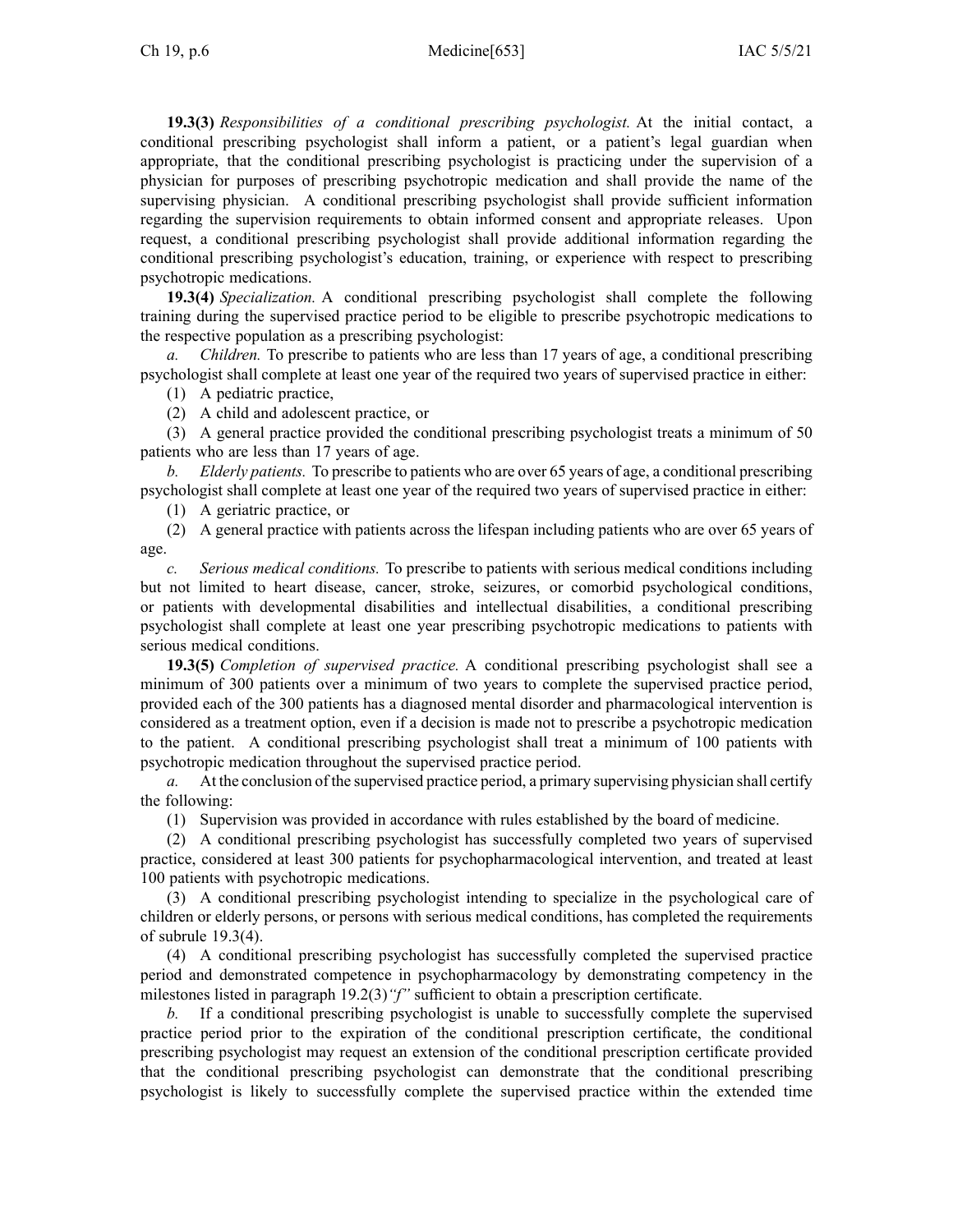requested. Any requests for extension must be submitted to and approved by both the board and the board of medicine.

[**ARC [4249C](https://www.legis.iowa.gov/docs/aco/arc/4249C.pdf)**, IAB 1/16/19, effective 2/20/19]

**653—19.4(148,154B) Prescribing—joint rule.** This rule applies to both conditional prescribing psychologists and prescribing psychologists. A psychologist shall comply with all prescription requirements described in 657—subrule 8.19(1). The following limits apply to <sup>a</sup> psychologist's prescriptive authority:

1. A psychologist shall only prescribe psychotropic medications for the treatment of mental disorders.

2. A psychologist shall only prescribe psychotropic medications in situations where the psychologist has adequate education and training to safely prescribe.

3. A prescription shall identify the prescriber as <sup>a</sup> "psychologist certified to prescribe" and shall include the Iowa license number of the psychologist.

4. A prescription issued by <sup>a</sup> conditional prescribing psychologist shall contain the name of the supervising physician overseeing the care of the patient.

5. A psychologist shall not delegate prescriptive authority to any other person.

6. A psychologist is prohibited from prescribing narcotics as defined in Iowa Code section [124.101](https://www.legis.iowa.gov/docs/ico/section/2018/124.101.pdf).

7. A psychologist shall maintain an active DEA registration and an active CSA registration in order to dispense, prescribe, or administer controlled substances.

8. A psychologist shall not self-prescribe nor prescribe to any person who is <sup>a</sup> member of the psychologist's immediate family or household.

9. Before prescribing <sup>a</sup> psychotropic medication that is classified as <sup>a</sup> controlled substance, <sup>a</sup> psychologist shall check the patient's prescriptive profile using the Iowa prescription monitoring program.

10. To prescribe to <sup>a</sup> patient who is pregnan<sup>t</sup> or lactating, <sup>a</sup> psychologist shall consult with the patient's obstetrician-gynecologist or the physician managing the patient's pregnancy or postpartum care regarding all prescribing decisions. A psychologist shall not prescribe <sup>a</sup> psychotropic medication to <sup>a</sup> patient if the patient's obstetrician-gynecologist or the physician managing care objects on the basis of <sup>a</sup> contraindication.

11. To prescribe to <sup>a</sup> patient who has <sup>a</sup> serious medical condition, including but not limited to heart disease, kidney disease, liver disease, cancer, stroke, seizures, or comorbid psychological conditions, or to <sup>a</sup> patient who has <sup>a</sup> developmental or intellectual disability, <sup>a</sup> psychologist shall consult with the physician who is managing the comorbid condition for that patient regarding all prescribing decisions. A psychologist shall not prescribe <sup>a</sup> psychotropic medication if the patient's physician objects on the basis of <sup>a</sup> contraindication.

12. A psychologist shall not prescribe <sup>a</sup> new psychotropic medication, discontinue <sup>a</sup> psychotropic medication, or change the dosage of <sup>a</sup> psychotropic medication if the supervising physician or collaborating physician objects on the basis of <sup>a</sup> contraindication. [**ARC [4249C](https://www.legis.iowa.gov/docs/aco/arc/4249C.pdf)**, IAB 1/16/19, effective 2/20/19]

**653—19.5(148,154B) Consultation with primary care physicians—joint rule.** This rule applies to both conditional prescribing psychologists and prescribing psychologists. A psychologist shall maintain <sup>a</sup> cooperative relationship with the primary care physician who oversees <sup>a</sup> patient's general medical care to ensure that necessary medical examinations are conducted, the psychotropic medication is appropriate for the patient's medical conditions, and significant changes in the patient's medical or psychological condition are discussed.

**19.5(1)** *Requirement for <sup>a</sup> primary care physician.* A patient must have <sup>a</sup> designated primary care physician in order for <sup>a</sup> psychologist to have the ability to prescribe psychotropic medications to the patient. If <sup>a</sup> patient does not have <sup>a</sup> designated primary care physician, <sup>a</sup> psychologist shall refer the patient to <sup>a</sup> primary care physician prior to prescribing psychotropic medications to the patient. A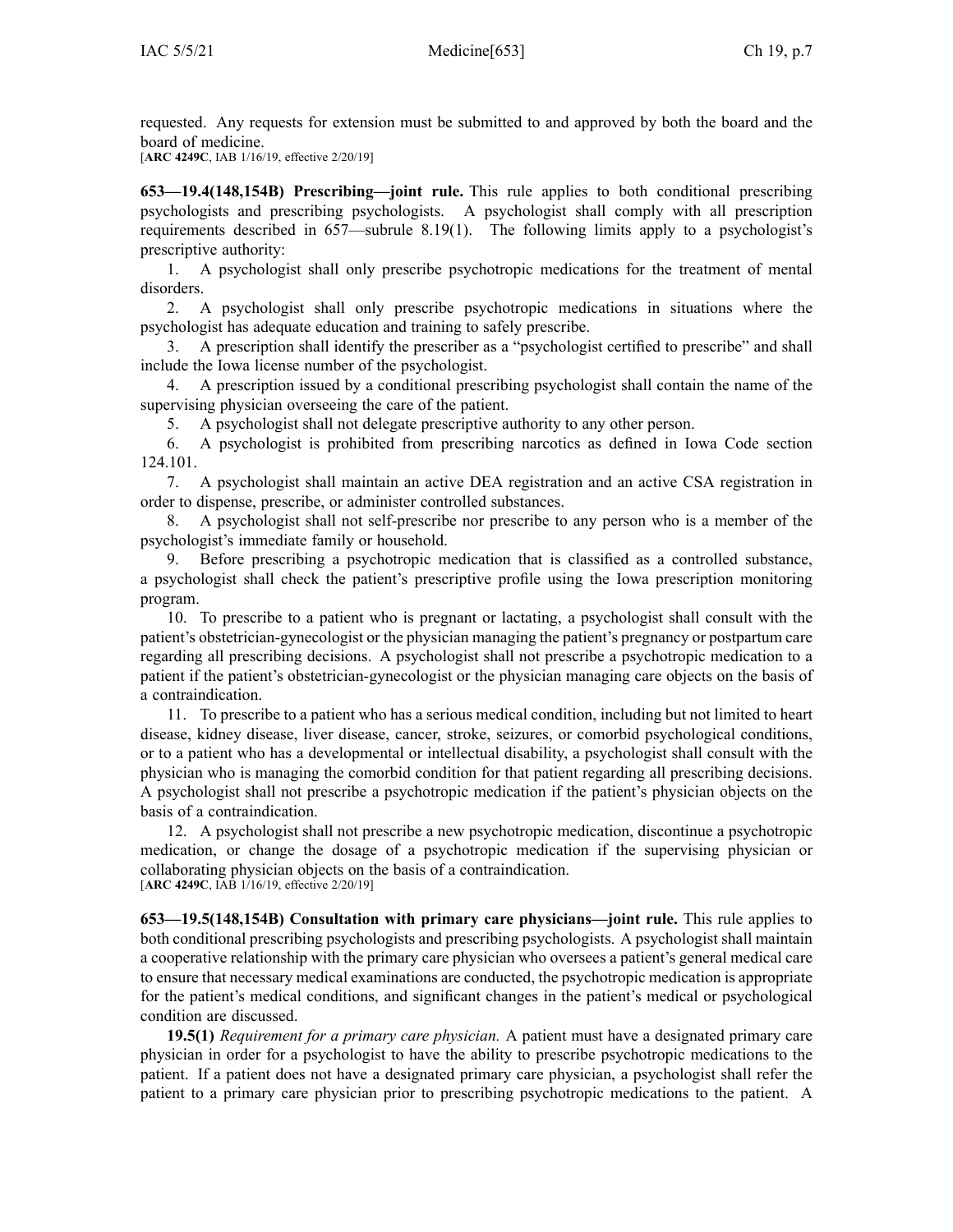psychologist shall not prescribe psychotropic medications to <sup>a</sup> patient until the patient has established care with <sup>a</sup> primary care physician.

**19.5(2)** *Requirement for <sup>a</sup> release.* A psychologist shall obtain <sup>a</sup> release of information from the patient, or the patient's legal guardian when appropriate, authorizing the sharing of the patient's health information between the psychologist and the patient's primary care physician. A psychologist shall not prescribe psychotropic medications to <sup>a</sup> patient who refuses to sign <sup>a</sup> release.

**19.5(3)** *Cooperation and consultation with primary care physicians.* A psychologist shall contact each patient's primary care physician on at least <sup>a</sup> quarterly basis and shall contact the primary care physician to relay information regarding the care of <sup>a</sup> patient whenever the following occur:

*a.* A psychologist is considering adding <sup>a</sup> new psychotropic medication to <sup>a</sup> patient's medication regimen. A psychologist shall not prescribe <sup>a</sup> new psychotropic medication if the patient's primary care physician objects on the basis of <sup>a</sup> contraindication.

*b.* A psychologist is discontinuing or changing the dosage of <sup>a</sup> psychotropic medication.

*c.* A patient experiences adverse effects from any medication prescribed by the psychologist that may be related to the patient's medical condition.

*d.* A psychologist receives the results of laboratory tests related to the medical care of <sup>a</sup> patient.

*e.* A psychologist notes <sup>a</sup> change in <sup>a</sup> patient's mental condition that may affect the patient's medical treatment.

[**ARC [4249C](https://www.legis.iowa.gov/docs/aco/arc/4249C.pdf)**, IAB 1/16/19, effective 2/20/19]

## **653—19.6(148,154B) Collaborative practice—joint rule.**

**19.6(1)** A prescribing psychologist shall have one or more collaborating physicians at all times, as evidenced by <sup>a</sup> current collaborative practice agreement. Prior to executing <sup>a</sup> collaborative practice agreement, <sup>a</sup> prescribing psychologist and <sup>a</sup> collaborating physician shall review and discuss each other's relevant education, training, experience, and competencies to determine whether <sup>a</sup> collaborative practice is appropriate and to facilitate drafting <sup>a</sup> suitable collaborative practice agreement. A collaborative relationship between <sup>a</sup> prescribing psychologist and <sup>a</sup> collaborating physician shall ensure patient safety and optimal clinical outcomes. Collaboration may be done in person or via electronic communication in accordance with these rules. A physician shall not serve as <sup>a</sup> collaborating physician for more than two prescribing psychologists at one time. A prescribing psychologist shall not prescribe without <sup>a</sup> current written collaborative practice agreemen<sup>t</sup> with <sup>a</sup> collaborating physician in place. All collaborative relationships shall be reviewed and evaluated on an annual basis to ensure that the prescribing psychologist is competent to safely prescribe psychotropic medications to patients and that the collaborating physician is providing appropriate feedback to the prescribing psychologist. A collaborative practice agreemen<sup>t</sup> shall establish the parameters of the collaborative practice that are mutually agreed upon by the prescribing psychologist and the collaborating physician and shall be reviewed on an annual basis.

**19.6(2)** A collaborative practice agreemen<sup>t</sup> shall include the following:

*a. Prescribing psychologist information.* The name, license number, DEA registration number, CSA registration number, address, telephone number, email address, and practice locations of the prescribing psychologist.

*b. Collaborating physician information.* The name, license number, DEA registration number, CSA registration number, address, telephone number, email address, and practice locations of the collaborating physician.

*c. Time period.* The time period covered by the agreement.

*d. Locations and settings.* The locations and settings where collaborative practice will occur.

*e. Collaboration.* A provision indicating that the collaborating physician and prescribing psychologist shall ensure that the collaborating physician is available for timely collaboration with <sup>a</sup> prescribing psychologist, either in person or via electronic communication, in accordance with these rules.

*f. Scope of practice.* The scope of practice agreed upon by the collaborating physician and the prescribing psychologist, as it relates to the prescribing psychologist's prescribing of psychotropic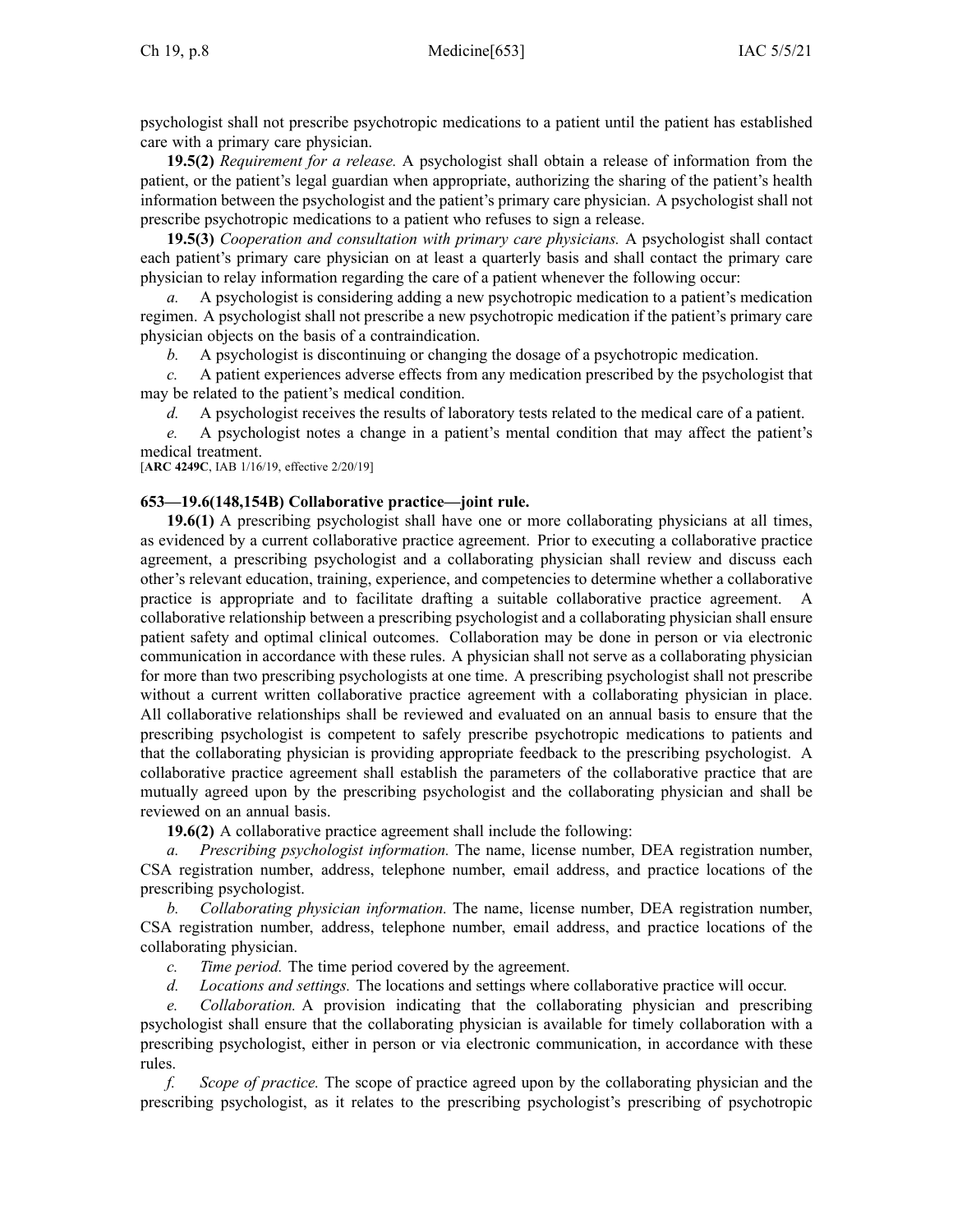medications, including provisions to ensure that the prescribing psychologist's practice complies with all provisions of these rules.

*g. Clinical protocols, practice guidelines, and care plans.* Clinical protocols, practice guidelines, and care plans relevant to the scope of practice authorized.

*h. Methods of communication.* A description of how <sup>a</sup> prescribing psychologist and <sup>a</sup> collaborating physician may contact each other for consultation.

*i. Limitations on psychotropic medications.* A description of any limitations on the range of psychotropic medications the prescribing psychologist may prescribe. The collaborative practice agreemen<sup>t</sup> shall also include <sup>a</sup> provision indicating that the collaborating physician and prescribing psychologist shall ensure that the prescribing psychologist only prescribes psychotropic medications that are consistent with the prescribing psychologist's education, training, experience, and competence.

*j. Limitations on patient populations.* A description of any limitations on the types of populations that the prescribing psychologist may treat with psychotropic medications. The collaborative practice agreemen<sup>t</sup> shall also include <sup>a</sup> provision indicating that the collaborating physician and prescribing psychologist shall ensure that the prescribing psychologist only provides psychopharmacology services to patient populations that are within the prescribing psychologist's education, training, experience, and competence.

*k. Release of information.* A provision requiring the prescribing psychologist to obtain <sup>a</sup> release of information from all patients who are considered for psychopharmacological intervention, authorizing the prescribing psychologist to share the patient's health information with the collaborating physician.

*l. Chart review.* A provision indicating that the collaborating physician and prescribing psychologist shall ensure that the collaborative physician personally reviews and documents review of at least 10 percen<sup>t</sup> of the prescribing psychologist's patient charts on <sup>a</sup> quarterly basis in each of the following categories:

- (1) Juvenile patients,
- (2) Pregnant or lactating patients,
- (3) Elderly patients,
- (4) Patients with serious medical conditions, and
- (5) All other patients.

*m. Annual review.* A provision requiring an annual review and evaluation of the collaborative relationship and the collaborative practice agreement.

*n. Consultation between the prescribing psychologist and the collaborating physician.* A provision requiring that the prescribing psychologist consult with the collaborating physician on <sup>a</sup> regular basis regarding the patient's psychotropic treatment plan and any potential complications. A prescribing psychologist shall not prescribe <sup>a</sup> new psychotropic medication, discontinue <sup>a</sup> psychotropic medication, or change the dosage of <sup>a</sup> psychotropic medication if the collaborating physician objects on the basis of <sup>a</sup> contraindication.

*o. Consultation between the collaborating physician and the primary care physician.* A provision requiring that the collaborating physician consult with the patient's primary care physician on <sup>a</sup> regular basis regarding the patient's psychotropic treatment plan and any potential complications.

*Termination.* A provision describing how the agreement can be terminated and the process for notifying affected patients if there will be an interruption in services.

*q. Signatures.* Signatures of the prescribing psychologist and all collaborating physicians. [**ARC [4249C](https://www.legis.iowa.gov/docs/aco/arc/4249C.pdf)**, IAB 1/16/19, effective 2/20/19]

**653—19.7(148,154B) Complaints—joint rule.** Any complaint received by the board alleging <sup>a</sup> violation of this chapter shall be forwarded to the board of medicine. Any complaint received by the board of medicine alleging <sup>a</sup> violation of this chapter shall be forwarded to the board. [**ARC [4249C](https://www.legis.iowa.gov/docs/aco/arc/4249C.pdf)**, IAB 1/16/19, effective 2/20/19]

**653—19.8(148,154B) Joint waiver—joint rule.** Any rule identified as <sup>a</sup> joint rule may only be waived upon approval by both the board and the board of medicine. [**ARC [4249C](https://www.legis.iowa.gov/docs/aco/arc/4249C.pdf)**, IAB 1/16/19, effective 2/20/19; **ARC [5600C](https://www.legis.iowa.gov/docs/aco/arc/5600C.pdf)**, IAB 5/5/21, effective 6/9/21]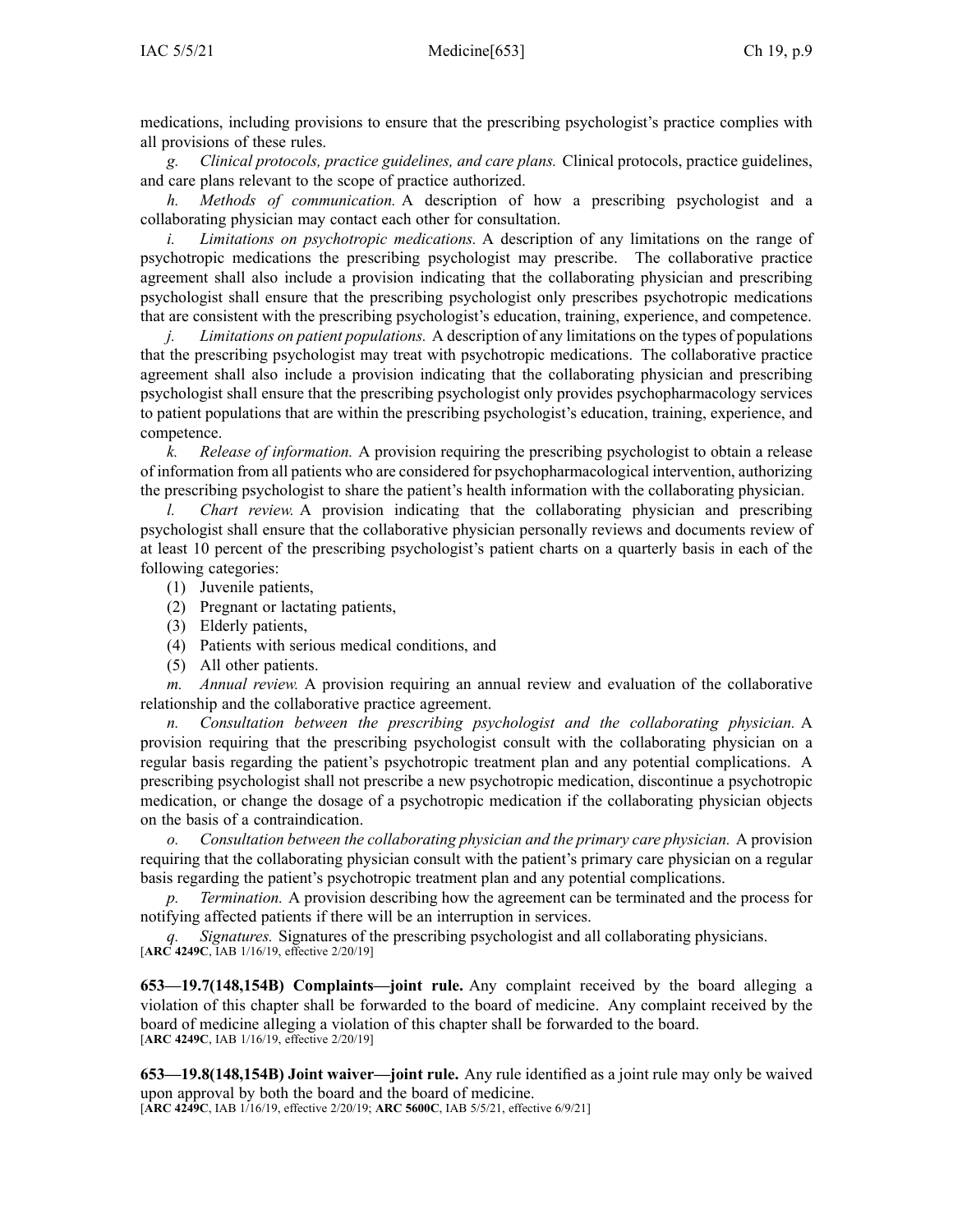**653—19.9(148,154B) Amendment—joint rule.** Any rule identified as <sup>a</sup> joint rule may only be amended by agreemen<sup>t</sup> of the board and board of medicine through <sup>a</sup> joint rule-making process. [**ARC [4249C](https://www.legis.iowa.gov/docs/aco/arc/4249C.pdf)**, IAB 1/16/19, effective 2/20/19]

**653—19.10(17A,124,147,148,154B,272C) Standards of practice—supervision of <sup>a</sup> conditional prescribing psychologist.** A supervising physician shall be <sup>a</sup> person who is licensed to practice medicine and surgery or osteopathic medicine in Iowa who regularly prescribes psychotropic medications for the treatment of mental disorders as par<sup>t</sup> of the physician's normal course of practice and who supervises <sup>a</sup> conditional prescribing psychologist. A supervising physician shall be board-certified in family medicine, internal medicine, neurology, pediatrics, or psychiatry. A supervising physician shall fully comply with the following standards of practice.

**19.10(1)** *Supervision.* A supervising physician shall provide appropriate oversight and direction to <sup>a</sup> conditional prescribing psychologist during the period ofsupervised practice to achieve patientsafety and optimal clinical outcomes. A supervising physician shall ensure that appropriate clinical examinations and necessary testing are performed and that all psychopharmacology services provided are appropriate for the patient's condition. Supervision may be in person or via electronic communications in accordance with these rules.

**19.10(2)** *Primary supervising physician.* A supervising physician shall determine whether the supervising physician has been designated as <sup>a</sup> conditional prescribing psychologist's primary supervising physician and shall fulfill the responsibilities of the primary supervising physician in accordance with these rules. A conditional prescribing psychologist may have more than one supervising physician.

**19.10(3)** *Maximum number of conditional prescribing psychologists.* A supervising physician shall not supervise more than two conditional prescribing psychologists at one time.

**19.10(4)** *Minimum period of supervision.* The primary supervising physician shall ensure that <sup>a</sup> conditional prescribing psychologist completes <sup>a</sup> minimum of two years of supervised practice prescribing psychotropic medications to patients with mental disorders in accordance with these rules in order for the conditional prescribing psychologist to be eligible to apply for <sup>a</sup> prescription certificate.

**19.10(5)** *Minimum number of patients.* The primary supervising physician shall ensure that <sup>a</sup> conditional prescribing psychologist has seen <sup>a</sup> minimum of 300 patients who had <sup>a</sup> diagnosed mental disorder for whom pharmacological intervention was considered as <sup>a</sup> treatment option, even if <sup>a</sup> decision was made not to prescribe <sup>a</sup> psychotropic medication to the patient. The primary supervising physician shall ensure that <sup>a</sup> conditional prescribing psychologist has treated <sup>a</sup> minimum of 100 patients with psychotropic medication throughout the supervised practice period.

**19.10(6)** *Initial assessment.* Prior to supervising <sup>a</sup> conditional prescribing psychologist, each supervising physician shall assess the conditional prescribing psychologist's relevant education, training, experience, and competence.

**19.10(7)** *Scope of practice.* Each supervising physician shall ensure that all psychopharmacology services provided by <sup>a</sup> conditional prescribing psychologist are within the competence and scope of practice of the supervising physician and the conditional prescribing psychologist.

**19.10(8)** *Prescriptive authority.* Each supervising physician shall ensure that <sup>a</sup> conditional prescribing psychologist only prescribes psychotropic medications for the treatment of mental disorders.

**19.10(9)** *Prescriptions.* A supervising physician shall ensure that each prescription issued by <sup>a</sup> conditional prescribing psychologist identifies the prescriber as <sup>a</sup> "psychologist certified to prescribe" and includes the Iowa license number of the conditional prescribing psychologist and the name of the supervising physician.

**19.10(10)** *Active DEA and CSA registration.* A supervising physician shall ensure that <sup>a</sup> conditional prescribing psychologist has an active DEA registration and CSA registration at all times during the period of supervision.

**19.10(11)** *Patient populations.* A supervising physician shall ensure that <sup>a</sup> conditional prescribing psychologist only provides psychopharmacology services to patient populations within the conditional prescribing psychologist's education, training, experience, and competence. A supervising physician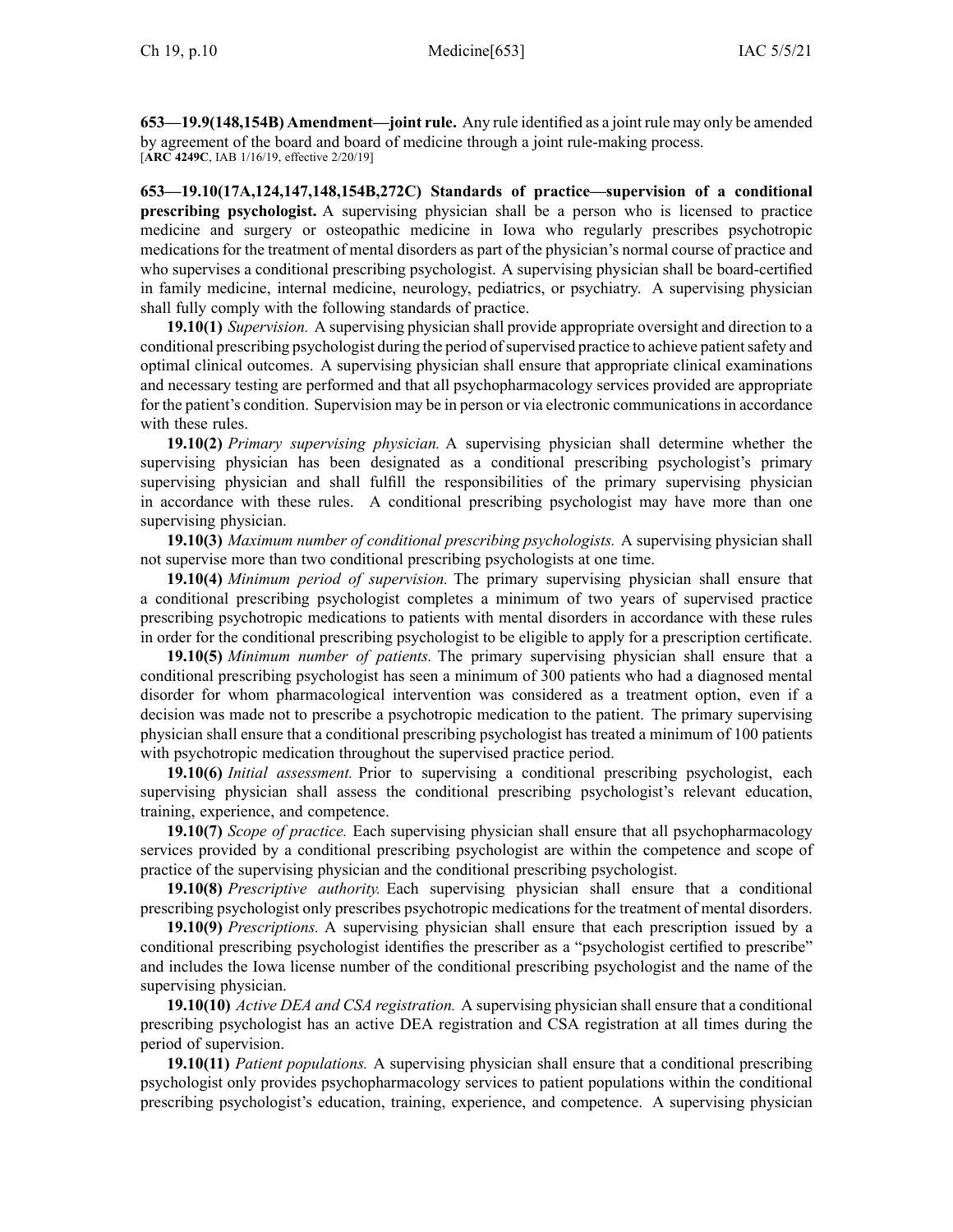may establish limitations on the types of populationsto whom <sup>a</sup> conditional prescribing psychologist may provide psychopharmacology services based on the conditional prescribing psychologist's education, training, experience, and competence.

**19.10(12)** *Psychotropic medications.* A supervising physician shall ensure that <sup>a</sup> conditional prescribing psychologist only prescribes psychotropic medications that are within the conditional prescribing psychologist's education, training, experience, and competence. A supervising physician may establish limitations on the types of psychotropic medications that <sup>a</sup> conditional prescribing psychologist may prescribe based on the conditional prescribing psychologist's education, training, experience, and competence.

**19.10(13)** *Specialization.* A supervising physician shall ensure that <sup>a</sup> conditional prescribing psychologist has completed the following training during the supervised practice period to be eligible to prescribe psychotropic medications to the respective population as <sup>a</sup> prescribing psychologist:

*a. Children.* To prescribe to patients who are less than 17 years of age, <sup>a</sup> conditional prescribing psychologist shall complete at least one year of the required two years of supervised practice in either:

(1) A pediatric practice,

(2) A child and adolescent practice, or

(3) A general practice provided the conditional prescribing psychologist treats <sup>a</sup> minimum of 50 patients who are less than 17 years of age.

*b. Elderly patients.* To prescribe to patients who are over 65 years of age, <sup>a</sup> conditional prescribing psychologist shall complete at least one year of the required two years of supervised practice in either:

(1) A geriatric practice, or

(2) A general practice with patients across the lifespan including patients who are over 65 years of age.

*c. Serious medical conditions.* To prescribe to patients with serious medical conditions including, but not limited to, heart disease, cancer, stroke, seizures, or comorbid psychological conditions, or patients with developmental disabilities and intellectual disabilities, <sup>a</sup> supervising physician shall ensure that <sup>a</sup> conditional prescribing psychologist has completed at least one year prescribing psychotropic medications to patients with serious medical conditions if the conditional prescribing psychologist intends to treat patients with serious medical conditions after the supervised practice period.

**19.10(14)** *Informed consent.* A supervising physician shall ensure that <sup>a</sup> conditional prescribing psychologist obtains appropriate informed consent before the conditional prescribing psychologist provides psychopharmacology services to <sup>a</sup> patient.

**19.10(15)** *Release of information.* A supervising physician shall ensure that <sup>a</sup> conditional prescribing psychologist obtains <sup>a</sup> release of information authorizing the conditional prescribing psychologist to share information with the supervising physician before the conditional prescribing psychologist provides psychopharmacology services to <sup>a</sup> patient.

**19.10(16)** *Primary care physician.* A supervising physician shall ensure that each patient has <sup>a</sup> designated primary care physician before <sup>a</sup> conditional prescribing psychologist provides psychopharmacology services to <sup>a</sup> patient. A supervising physician shall ensure that <sup>a</sup> conditional prescribing psychologist maintains <sup>a</sup> cooperative relationship with the primary care physician who oversees <sup>a</sup> patient's general medical care to ensure that necessary medical examinations are conducted, the psychotropic medication is appropriate for the patient's medical condition, and significant changes in the patient's medical or psychological condition are discussed. A supervising physician shall ensure that <sup>a</sup> conditional prescribing psychologist engages in appropriate consultation with <sup>a</sup> patient's designated primary care physician while the conditional prescribing psychologist is providing psychopharmacology services to <sup>a</sup> patient.

**19.10(17)** *Chart reviews.* A supervising physician shall personally review <sup>a</sup> representative sample of the conditional prescribing psychologist's patient charts.

**19.10(18)** *Performance evaluations.* A supervising physician shall regularly evaluate the clinical judgment, skills and performance of <sup>a</sup> conditional prescribing psychologist to safely provide psychopharmacology services to patients and provide appropriate feedback to the conditional prescribing psychologist.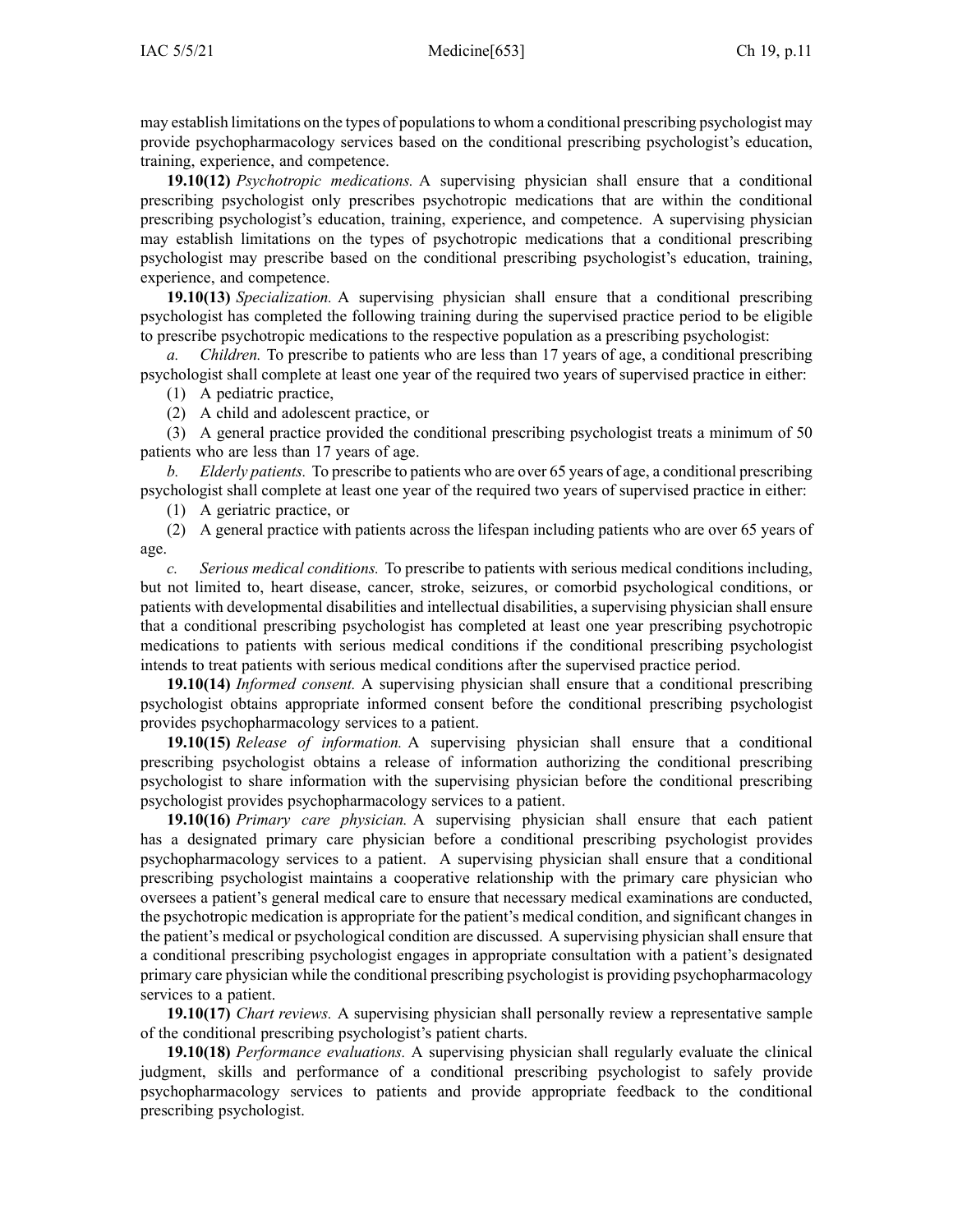**19.10(19)** *Supervision plan.* Prior to supervising <sup>a</sup> conditional prescribing psychologist, <sup>a</sup> supervising physician shall ensure that <sup>a</sup> conditional prescribing psychologist has an approved written supervision plan in place. A template may be obtained from the boards of medicine and psychology. The supervision plan shall define the nature and extent of the supervisory relationship and outline specific parameters for review of the supervisory relationship. The supervision plan shall take into account the supervising physician's and conditional prescribing psychologist's relevant education, training, experience, and competence and the nature and scope of the psychopharmacology services to be provided. The supervising physician and conditional prescribing psychologist shall each maintain <sup>a</sup> copy of the supervision plan and provide <sup>a</sup> copy of the plan to the boards of medicine and psychology upon request. The supervision plan shall include the following:

*a. Conditional prescribing psychologist's information.* The name, license number, address, telephone number, and email address of the conditional prescribing psychologist.

*b. Supervising physician's information.* The name, license number, DEA registration number, CSA registration number, address, telephone number, email address, and practice locations of the supervising physician.

*c. Designation of the primary supervising physician.* Designation of the conditional prescribing psychologist's primary supervising physician.

*d. Period of supervision.* The beginning date of the supervision plan and estimated date of completion.

*e. Locations and settings.* A description of the locations and settings where and with whom supervision will occur.

*f. Scope of practice.* A description of the scope of practice of the supervising physician and the conditional prescribing psychologist.

*g. Methods of communication.* A description of how the supervising physician and conditional psychologist may communicate for appropriate supervision.

*h. Initial assessment.* A description of the steps the supervising physician has taken to assess <sup>a</sup> conditional prescribing psychologist's relevant education, training, experience, and competence prior to supervising the conditional prescribing psychologist.

*i. Limitations on psychotropic medications.* A description of any limitations on the types of psychotropic medications the conditional prescribing psychologist may prescribe consistent with the supervising physician's and prescribing psychologist's relevant education, training, experience, and competence.

*j. Limitations on patient populations.* A description of any limitations on the types of populations the conditional prescribing psychologist may treat with psychotropic medications consistent with the supervising physician's and prescribing psychologist's relevant education, training, experience, and competence.

*k. Expectations and responsibilities.* A description of the expectations and responsibilities of the supervisory relationship.

*l. Specialization.* A description of the specialized training to be completed by the conditional prescribing psychologist in order to provide psychopharmacology servicesto children (lessthan 17 years of age), elderly persons (over 65 years of age), or patients with serious medical conditions, including but not limited to heart disease, cancer, stroke, seizures, or comorbid psychological conditions, or patients with developmental disabilities and intellectual disabilities in accordance with subrule [19.3\(4\)](https://www.legis.iowa.gov/docs/iac/rule/653.19.3.pdf).

*m. Chart reviews.* A description of the steps the supervising physician has taken to personally review <sup>a</sup> representative sample of the conditional prescribing psychologist's patient charts.

*n. Consultation between the supervising physician and the primary care physician.* A requirement that the supervising physician consult with the patient's primary care physician on <sup>a</sup> regular basis regarding the patient's psychotropic treatment plan and any potential complications.

*o. Performance evaluations.* A description of the steps the supervising physician has taken to regularly evaluate the clinical judgment, skills and performance of <sup>a</sup> conditional prescribing psychologist to safely provide psychopharmacology services to patients and provide appropriate feedback to the conditional prescribing psychologist.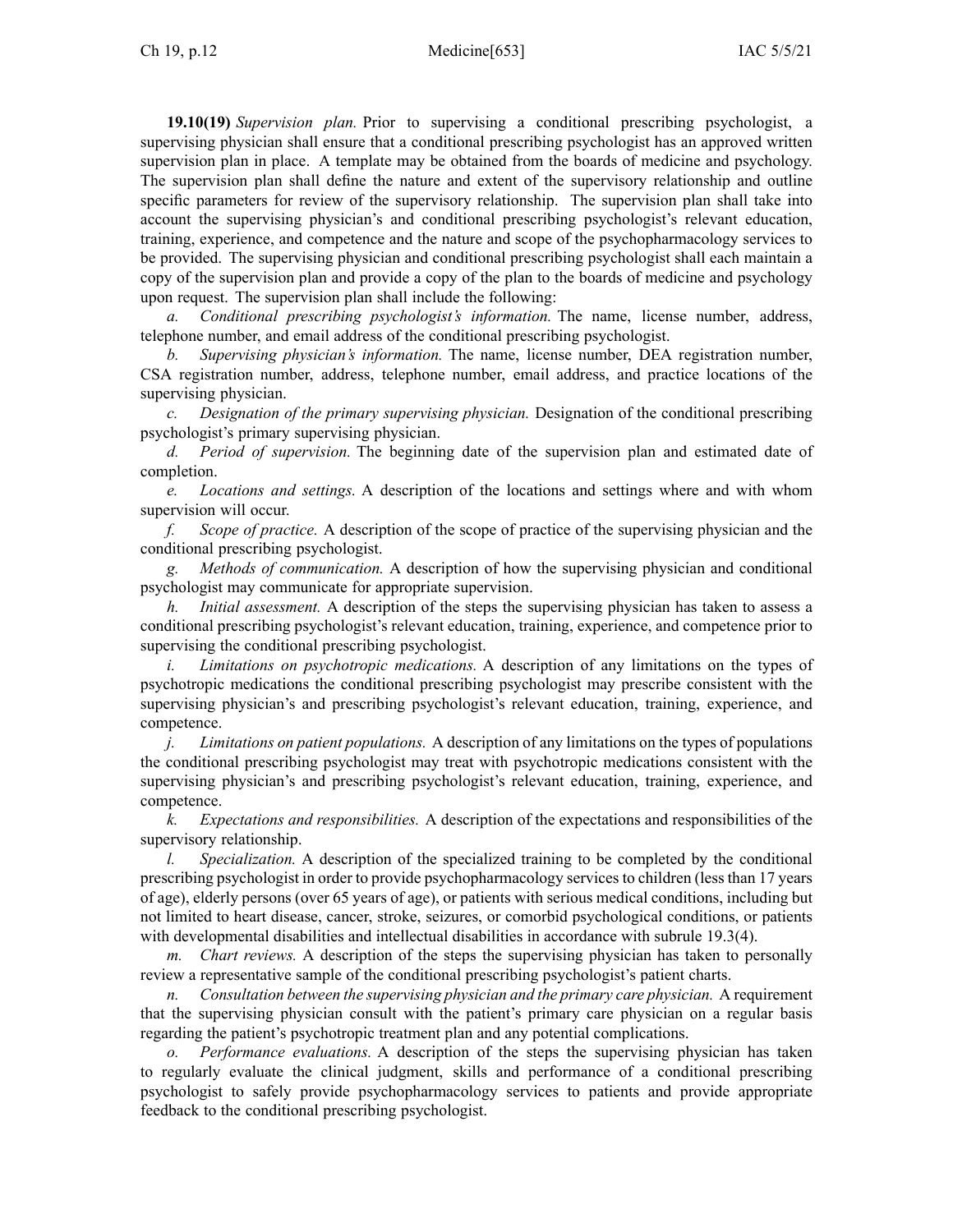*p. Termination of the supervision plan.* A description of how the supervision plan may be terminated and the process for notifying affected patients.

*q. Signatures.* Signatures of the conditional prescribing psychologist and all supervising physicians.

*r. Amendment to the supervision plan.* A requirement that <sup>a</sup> conditional prescribing psychologist shall inform the board of psychology of any amendments to the supervision plan, including the addition of any supervising physicians, within 30 days of the change and that any amendment to <sup>a</sup> supervisory plan be subject to approval of the board of psychology.

*s. Request for extension.* If the primary supervising physician determines that <sup>a</sup> conditional prescribing psychologist is unable to successfully complete the supervised practice prior to the expiration of the conditional prescription certificate, the conditional prescribing psychologist may reques<sup>t</sup> an extension of the conditional prescription certificate provided that the conditional prescribing psychologist and the primary supervising physician can demonstrate that the conditional prescribing psychologist is likely to successfully complete the supervised practice within the extended time requested.

**19.10(20)** *Certification of completion.* At the conclusion of the supervised practice period, the primary supervising physician shall certify the following:

*a. Supervision.* That each supervising physician has provided supervision to the conditional prescribing psychologist in accordance with these rules.

*b. Minimum period of supervised practice.* That the conditional prescribing psychologist has successfully completed <sup>a</sup> minimum of two years of supervised practice.

*c. Minimum number of patients.* That the conditional prescribing psychologist has seen <sup>a</sup> minimum of 300 patients who had <sup>a</sup> diagnosed mental disorder with whom pharmacological intervention was considered as <sup>a</sup> treatment option, even if <sup>a</sup> decision was made not to prescribe <sup>a</sup> psychotropic medication to the patient, and that the conditional prescribing psychologist has treated <sup>a</sup> minimum of 100 patients with psychotropic medication throughout the supervised practice period.

*d. Specialization.* That <sup>a</sup> conditional prescribing psychologist who intends to provide psychopharmacology services to children (less than 17 years of age), elderly persons (over 65 years of age), or patients with serious medical conditions, including but not limited to heart disease, cancer, stroke, seizures, or comorbid psychological conditions, or patients with developmental disabilities and intellectual disabilities, has successfully completed <sup>a</sup> minimum of one year of supervised practice with the respective populations during the supervised practice period.

*e. Demonstrated competence.* That <sup>a</sup> conditional prescribing psychologist has successfully completed the supervised practice period and demonstrated competence in psychopharmacology by demonstrating competency in the milestones sufficient to obtain <sup>a</sup> prescription certificate in accordance with paragraph [19.2\(3\)](https://www.legis.iowa.gov/docs/iac/rule/653.19.2.pdf)*"f."*

[**ARC [4835C](https://www.legis.iowa.gov/docs/aco/arc/4835C.pdf)**, IAB 12/18/19, effective 1/22/20]

**653—19.11(17A,124,147,148,154B,272C) Standards of practice—collaboration with <sup>a</sup> prescribing psychologist.** A collaborating physician shall be <sup>a</sup> person who is licensed to practice medicine and surgery or osteopathic medicine in Iowa, who regularly prescribes psychotropic medications for the treatment of mental disorders as par<sup>t</sup> of the physician's normal course of practice, and who serves as <sup>a</sup> resource for <sup>a</sup> prescribing psychologist pursuan<sup>t</sup> to <sup>a</sup> collaborative practice agreement. A collaborating physician shall be board-certified in family medicine, internal medicine, neurology, pediatrics, or psychiatry. A collaborating physician shall fully comply with the following standards of practice:

**19.11(1)** *Collaboration.* A collaborating physician shall provide appropriate collaboration with <sup>a</sup> prescribing psychologist to achieve patient safety and optimal clinical outcomes. A collaborating physician shall ensure that appropriate clinical examinations and necessary testing are performed and that all psychopharmacology services provided are appropriate for the patient's condition. Collaboration may be in person or via electronic communications in accordance with these rules. A prescribing psychologist may have more than one collaborating physician.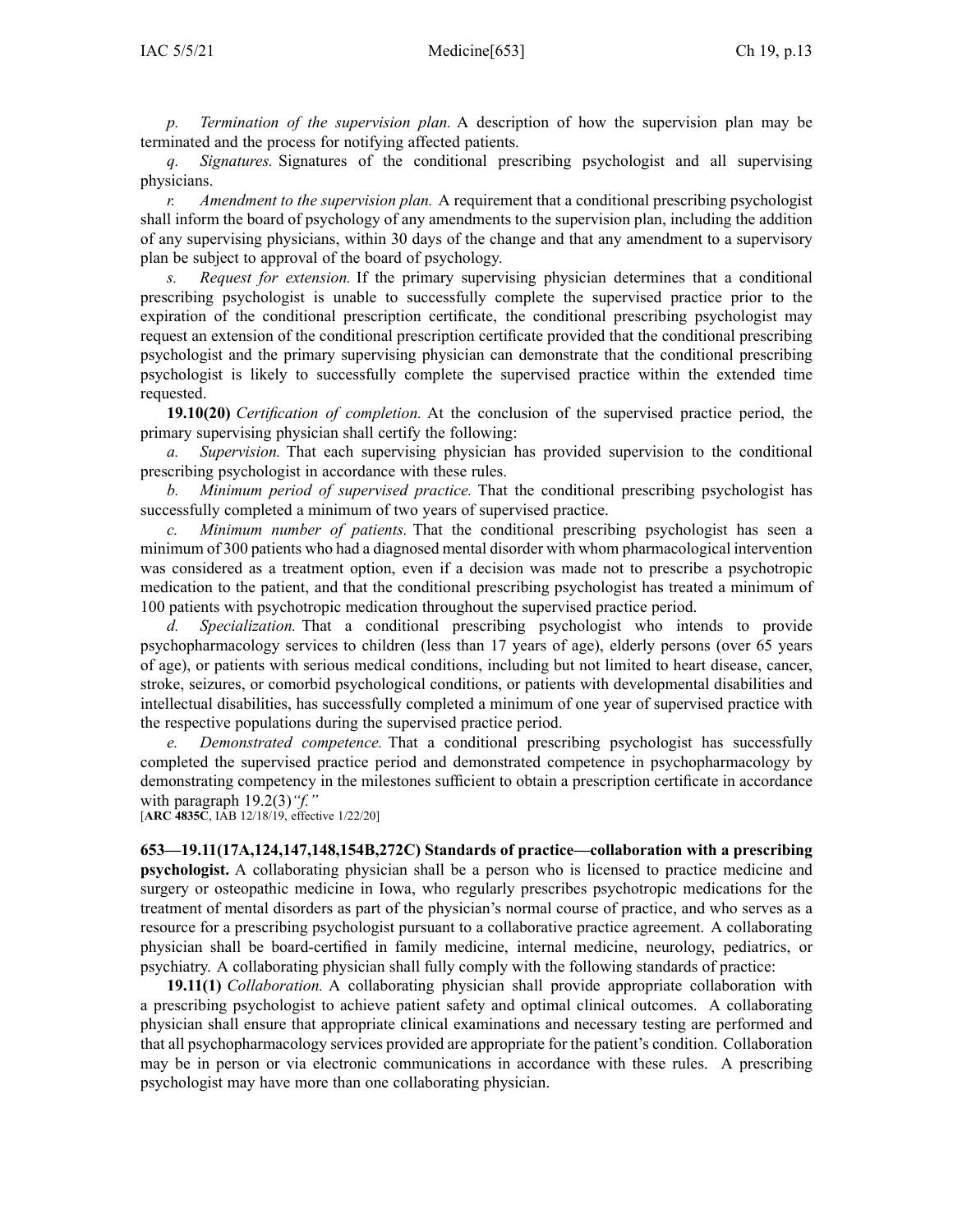**19.11(2)** *Maximum number of prescribing psychologists.* A physician shall not serve as <sup>a</sup> collaborating physician for more than two prescribing psychologists at one time.

**19.11(3)** *Initial assessment.* Prior to serving as <sup>a</sup> collaborating physician, <sup>a</sup> physician shall assess <sup>a</sup> prescribing psychologist's relevant education, training, experience, and competence.

**19.11(4)** *Scope of practice.* A collaborating physician shall ensure that all psychopharmacology services provided by <sup>a</sup> prescribing psychologist are within the competence and scope of practice of the collaborating physician and the prescribing psychologist.

**19.11(5)** *Prescriptive authority.* A collaborating physician shall ensure that <sup>a</sup> prescribing psychologist only prescribes psychotropic medications for the treatment of mental disorders.

**19.11(6)** *Delegation.* A collaborating physician shall ensure that <sup>a</sup> prescribing psychologist does not delegate prescriptive authority to any other person.

**19.11(7)** *Narcotics.* A collaborating physician shall ensure that <sup>a</sup> prescribing psychologist does not prescribe narcotics.

**19.11(8)** *Active DEA and CSA registration.* A collaborating physician shall ensure that <sup>a</sup> prescribing psychologist has an active DEA registration and CSA registration at all times during the period of collaboration.

**19.11(9)** *Patient populations.* A collaborating physician shall ensure that <sup>a</sup> prescribing psychologist only provides psychopharmacology services to patient populations within the prescribing psychologist's education, training, experience, and competence. A collaborating physician may establish limitations on the types of populations to whom <sup>a</sup> prescribing psychologist may provide psychopharmacology services based on the prescribing psychologist's education, training, experience, and competence.

**19.11(10)** *Psychotropic medications.* A collaborating physician shall ensure that <sup>a</sup> prescribing psychologist only prescribes psychotropic medications that are within the prescribing psychologist's education, training, experience, and competence. A collaborating physician may establish limitations on the types of psychotropic medications that <sup>a</sup> prescribing psychologist may prescribe based on the prescribing psychologist's education, training, experience, and competence.

**19.11(11)** *Specialization.* A collaborating physician shall ensure that <sup>a</sup> prescribing psychologist has completed at least one year of the required two years of supervised practice with the respective population in accordance with subrule [19.3\(4\)](https://www.legis.iowa.gov/docs/iac/rule/653.19.3.pdf) before the prescribing psychologist provides psychopharmacology services to children (less than 17 years of age), elderly persons (over 65 years of age), or patients with serious medical conditions, including but not limited to, heart disease, cancer, stroke, seizures, or comorbid psychological conditions, or patients with developmental disabilities and intellectual disabilities.

**19.11(12)** *Informed consent.* A collaborating physician shall ensure that <sup>a</sup> prescribing psychologist obtains appropriate informed consent before <sup>a</sup> prescribing psychologist provides psychopharmacology services to <sup>a</sup> patient.

**19.11(13)** *Release of information.* A collaborating physician shall ensure that <sup>a</sup> prescribing psychologist obtains <sup>a</sup> release of information authorizing the prescribing psychologist to share information with the collaborating physician before the prescribing psychologist provides psychopharmacology services to <sup>a</sup> patient.

**19.11(14)** *Primary care physician.* A collaborating physician shall ensure that each patient has <sup>a</sup> designated primary care physician before <sup>a</sup> prescribing psychologist provides psychopharmacology services to <sup>a</sup> patient. A collaborating physician shall ensure that <sup>a</sup> prescribing psychologist maintains <sup>a</sup> cooperative relationship with the primary care physician who oversees <sup>a</sup> patient's general medical care to ensure that necessary medical examinations are conducted, the psychotropic medication is appropriate for the patient's medical condition, and significant changes in the patient's medical or psychological condition are discussed. A collaborating physician shall ensure that <sup>a</sup> prescribing psychologist engages in appropriate consultation with <sup>a</sup> patient's designated primary care physician while the prescribing psychologist is providing psychopharmacology services to <sup>a</sup> patient.

**19.11(15)** *Chart reviews.* A collaborating physician shall personally review <sup>a</sup> representative sample of the prescribing psychologist's patient charts.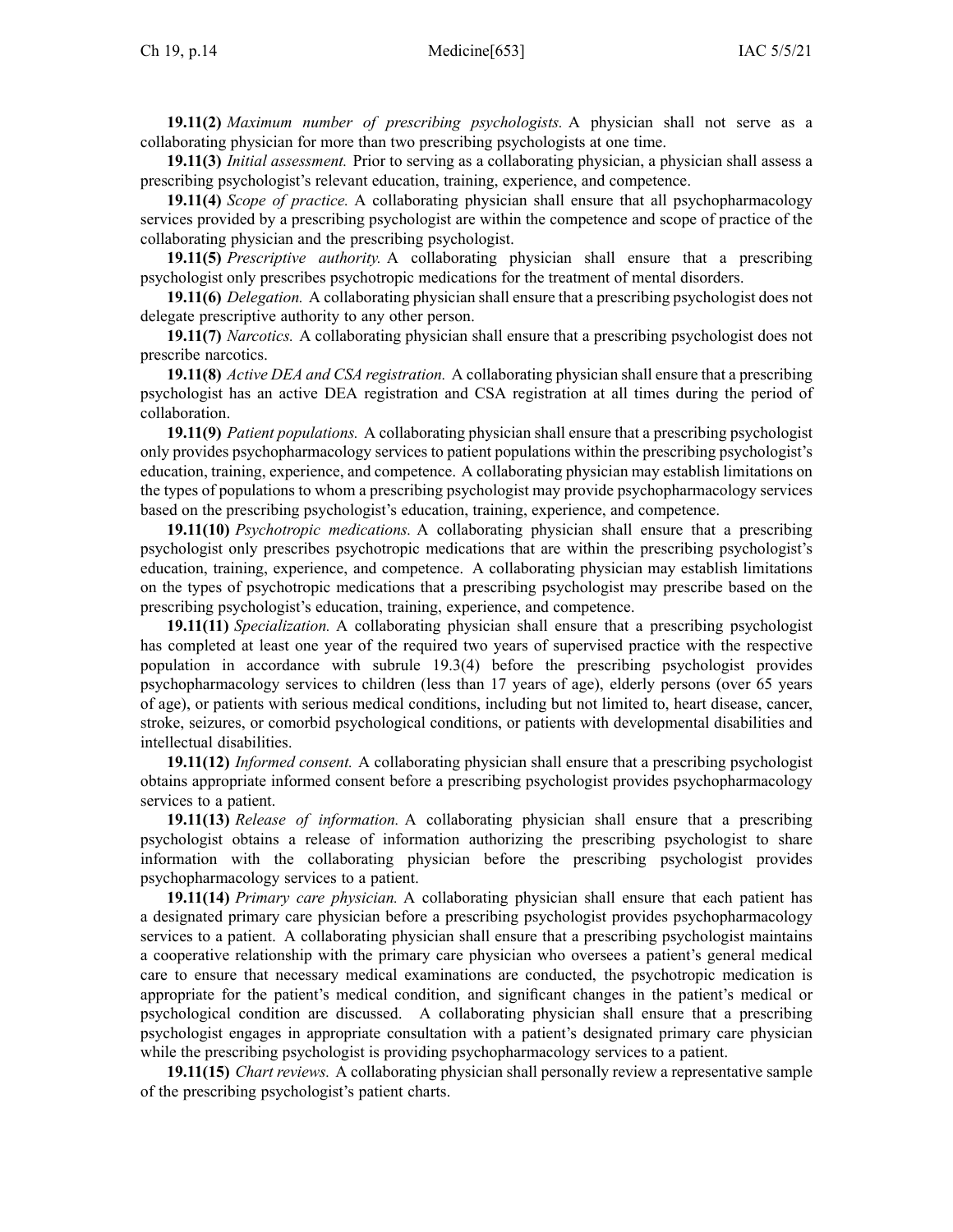**19.11(16)** *Performance evaluations.* A collaborating physician shall regularly evaluate the clinical judgment, skills and performance of <sup>a</sup> prescribing psychologist to safely provide psychopharmacology services to patients and provide appropriate feedback to the prescribing psychologist.

**19.11(17)** *Collaborative practice agreement.* Prior to serving as <sup>a</sup> collaborating physician for <sup>a</sup> prescribing psychologist, the collaborating physician shall ensure that the prescribing psychologist has <sup>a</sup> written collaborative practice agreemen<sup>t</sup> in place. A template may be obtained from the boards of medicine and psychology. The collaborative practice agreemen<sup>t</sup> shall define the nature and extent of the collaborative relationship and outline specific parameters for review of the collaborative relationship. The collaborative practice agreemen<sup>t</sup> shall take into account the collaborating physician's and prescribing psychologist's relevant education, training, experience, and competence and the nature and scope of the psychopharmacology services to be provided. The collaborating physician shall review the terms of the collaborative practice agreemen<sup>t</sup> with the prescribing psychologist at least once each year. The collaborating physician and prescribing psychologist shall each maintain <sup>a</sup> copy of the collaborative practice agreemen<sup>t</sup> and provide <sup>a</sup> copy of the agreemen<sup>t</sup> to the boards of medicine and psychology upon request. The collaborative practice agreemen<sup>t</sup> shall include the following:

*Prescribing psychologist's information.* The name, license number, DEA registration number, CSA registration number, address, telephone number, email address, and practice locations of the prescribing psychologist.

*b. Collaborating physician's information.* The name, license number, DEA registration number, CSA registration number, address, telephone number, email address, and practice locations of the collaborating physician.

*c. Period of collaboration.* The time period covered by the collaborative practice agreement.

*d. Locations and settings.* A description of the locations and settings where and with whom collaborative practice will occur.

*e. Scope of practice.* A description of the scope of practice of the collaborating physician and the prescribing psychologist.

*f. Methods of communication.* A description of how the collaborating physician and prescribing psychologist may communicate for appropriate collaboration.

*g. Initial assessment.* A description of the steps the collaborating physician has taken to assess <sup>a</sup> prescribing psychologist's relevant education, training, experience, and competence prior to collaborating with <sup>a</sup> prescribing psychologist.

*h. Limitations on psychotropic medications.* A description of any limitations on the types of psychotropic medications the prescribing psychologist may prescribe consistent with the collaborating physician's and prescribing psychologist's relevant education, training, experience, and competence.

*i. Limitations on patient populations.* A description of any limitations on the types of populations the prescribing psychologist may treat with psychotropic medications consistent with the collaborating physician's and prescribing psychologist's relevant education, training, experience, and competence.

*j. Expectations and responsibilities.* A description of the expectations and responsibilities of the collaborative relationship.

*k. Specialization.* A description of the specialized training the prescribing psychologist has completed in order to provide psychopharmacology services to children (less than 17 years of age), elderly persons (over 65 years of age), or patients with serious medical conditions, including but not limited to, heart disease, cancer, stroke, seizures, or comorbid psychological conditions, or patients with developmental disabilities and intellectual disabilities in accordance with subrule [19.3\(4\)](https://www.legis.iowa.gov/docs/iac/rule/653.19.3.pdf).

*l. Chart reviews.* A description of the steps the collaborating physician has taken to personally review <sup>a</sup> representative sample of the prescribing psychologist's patient charts.

*m. Consultation between the collaborating physician and the primary care provider.* A requirement that the collaborating physician consult with the patient's primary care physician on <sup>a</sup> regular basis regarding the patient's psychotropic treatment plan and any potential complications.

*n. Performance evaluations.* A description of the steps the collaborating physician has taken to regularly evaluate the clinical judgment, skills and performance of the prescribing psychologist to safely